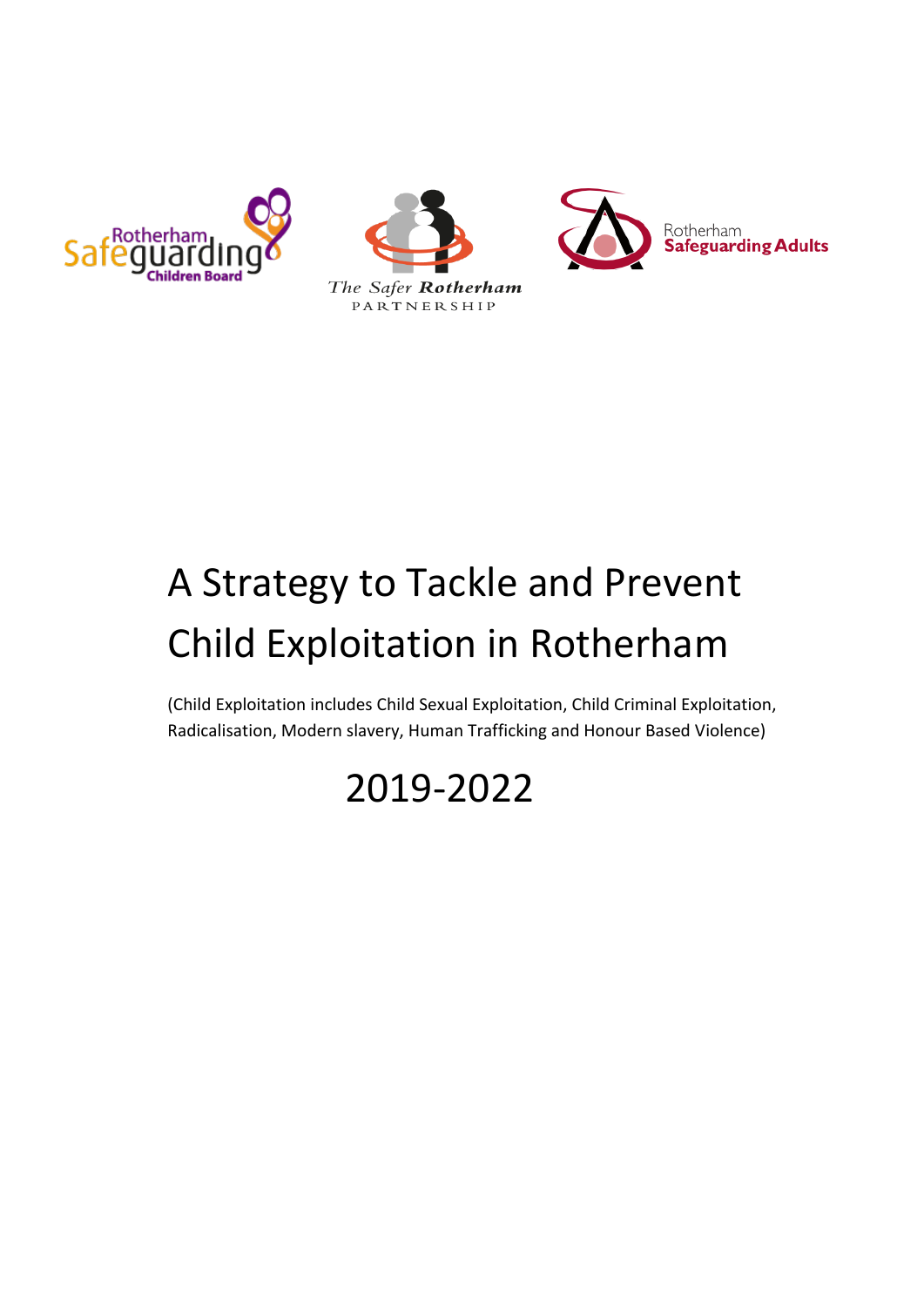# **Contents**

| 1. Introduction – The Journey so Far |    |
|--------------------------------------|----|
| 2. The Safeguarding Context          | 4  |
|                                      | -5 |
|                                      |    |
| 5. Definitions of Exploitation       |    |
| 6. Governance                        | 14 |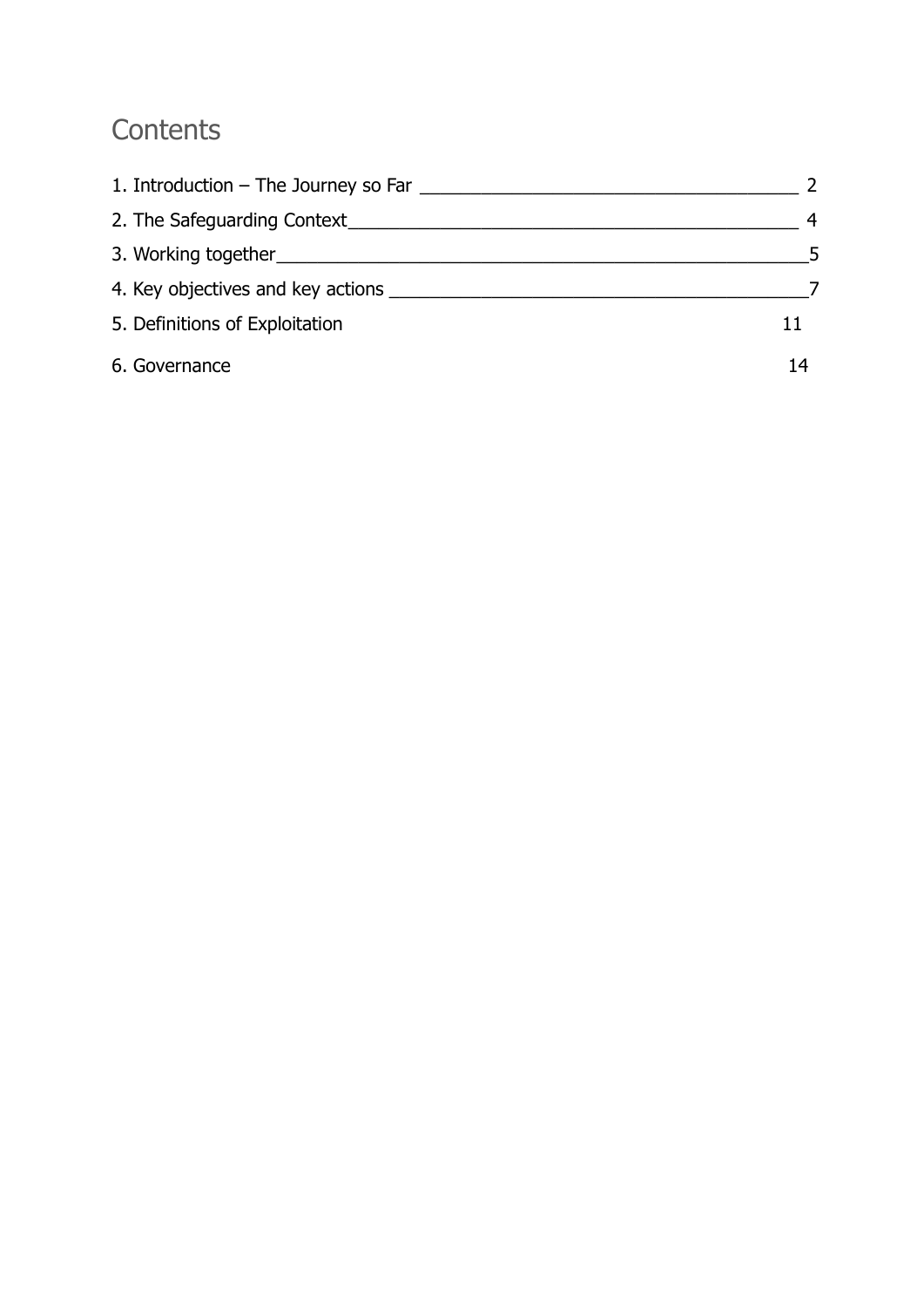# A Strategy to Tackle and Prevent Child Exploitation in Rotherham 2019-2021

#### **1. Introduction - The journey so far**

In 2014 the publication of the 'Jay Report' (Independent Inquiry into Child Sexual Exploitation in Rotherham<sup>1</sup>) highlighted a level of concern around organised child Sexual abuse in Rotherham that seemed to be on an unprecedented scale. Within Rotherham the RLSCB developed the previous CSE strategy 'The Way Forward for Rotherham' (2015-2018)<sup>2</sup>. This strategy reflected the agreed accountability and grip that the partnership wanted to demonstrate to ensure there were lessons learnt, that victims were heard and that there was a different 'way forward'. The key tenets were that the child was at the centre and the key objectives were to PREVENT CSE; PROTECT children; PURSUE perpetrators; PROVIDE support to victims – historical and recent and to ensure we hear their voices (PARTICIPATION).

'The Way forward' highlighted the strategic commitment as to how the Partnership would work together to address CSE in Rotherham in relation to historical and current victims. The delivery of this on an operational level is reflected in the development and evolution of the EVOLVE service. This comprised of a Multi-agency Service created to offer a preventative, investigative and safeguarding response to children at risk of, and who have been or are being abused through CSE.

In 2019 it has been five years since the publication of the Independent Inquiry into Child Sexual Exploitation in Rotherham. The EVOLVE service, true to its name, has continued to evolve from an investigative team to a service that fully supports the Rotherham's 5 P's through partnership working. The EVOLVE team offers a co-working service for young people open to Children and Young Peoples' Services, that focuses on Trauma stabilisation as confidence around the understanding and grasp of CSE identification and assessment by the CYPS fieldwork team has strengthened. Co-located with Police, Health Partners and Barnardo's there is a real connection between supporting the investigation and providing support to work with families to keep young people safe, and to develop young people's skills and awareness around safe and healthy relationships. The recognition of CSE teams offering a co-working practice as the most effective way to support victims of CSE is identified in the 2014 Ofsted Thematic report<sup>3</sup>.

**<sup>.</sup>** <sup>1</sup> Jay, Alexis (2014) *'Independent Inquiry into Child Sexual Exploitation in Rotherham'* 

<sup>&</sup>lt;sup>2</sup> Rotherham Safeguarding Children Board (2015) 'Child Sexual Exploitation: The Way Forward for [Rotherham'](https://moderngov.rotherham.gov.uk/documents/s101199/The%20Way%20Forward%20for%20Rotherham%202015-2018%20-%20Friday%20Version.pdf)

 $\overline{\text{O}}$  Ofsted (2014) 'the [sexual exploitation of children: it couldn't happen here, could it?'](https://assets.publishing.service.gov.uk/government/uploads/system/uploads/attachment_data/file/386598/The_20sexual_20exploitation_20of_20children_20it_20couldn_E2_80_99t_20happen_20here_2C_20could_20it.pdf)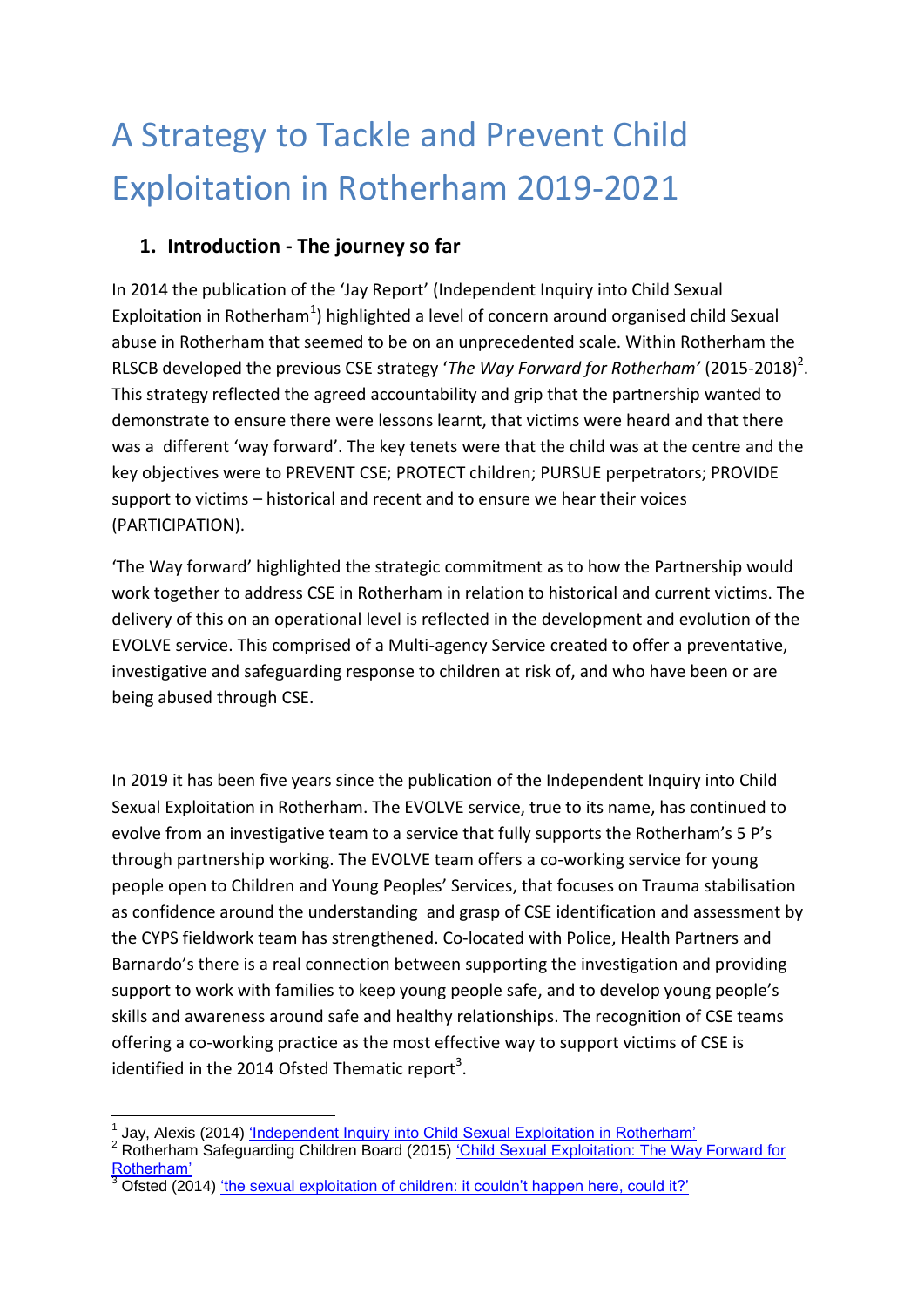For historical victims (between 1997 – 2013) there is Operation Stovewood, led by the National Crime Agency (NCA) The operation has demonstrated its success via the number of arrests achieved, the number of on-going investigations and the positive on-going identification and support of victims, and identification of perpetrators. The original estimate of historical victims of CSE by Alexis Jay in 2014 was 1,400; the latest figure form the NCA identified 1,523 potential victims. South Yorkshire Police lead on the investigations from 2014 onwards and work closely with the NCA to manage and support arrests. Operation Stovewood should not be considered purely a 'historical' investigation, as the profiles of the suspects (many of whom are still under 40 years of age) indicate that not only are past victims still at risk, but that there is a continuing threat to current and future generations of children.

Key in relation to both Stovewood and the EVOLVE service is the learning that we have continued to carry forward. This demonstrates an on-going tenacity to check and challenge ourselves and individual agencies and as a partnership to where we are in our understanding and response to CSE. A recent Multi-agency CSE Audit highlighted that there was no child found to be at risk of significant harm that had not been identified and responded to effectively. The existing structures have allowed a real focus on training and awareness, oversight of complex investigations, improving community awareness, work to reduce safeguarding risks related to repeat missing episodes and a focus on need led commissioning of services There has also been an agreed performance scorecard developed, supported by a sharing and generation of intelligence and information across the partnership to provide a focused safeguarding response. Enforcement and disruption activity has also been planned and evaluated by the partnership to support maximise impact relating to victim, offender and where appropriate, location. The cohort of young people involved with the EVOLVE service has stabilised over the past 12 months and there is a very low level of referrals back into the service. This highlights the overall positive impact of the safeguarding response, intervention and disruption.

There are areas that we continue to seek to strengthen; for example our understanding of the constantly changing impact of technology and social media on abuse and the immediacy of the harm and risk as a result. We are seeking to promote more child led prosecutions and consider how we understand the impact of the abuse, the trauma it leaves in its wake and to be trauma informed in both our language and practice

#### **2. The Safeguarding Context**

The development of this strategy reflects the continued learning journey across the partnership in Rotherham and the development in our understanding of CSE and other forms of exploitation. This strategy seeks to refresh the partnership commitment to ensuring that CSE remains a key priority, whilst also acknowledging the increasing impact and recognition of Child Criminal Exploitation (CCE) and how this presents us with renewed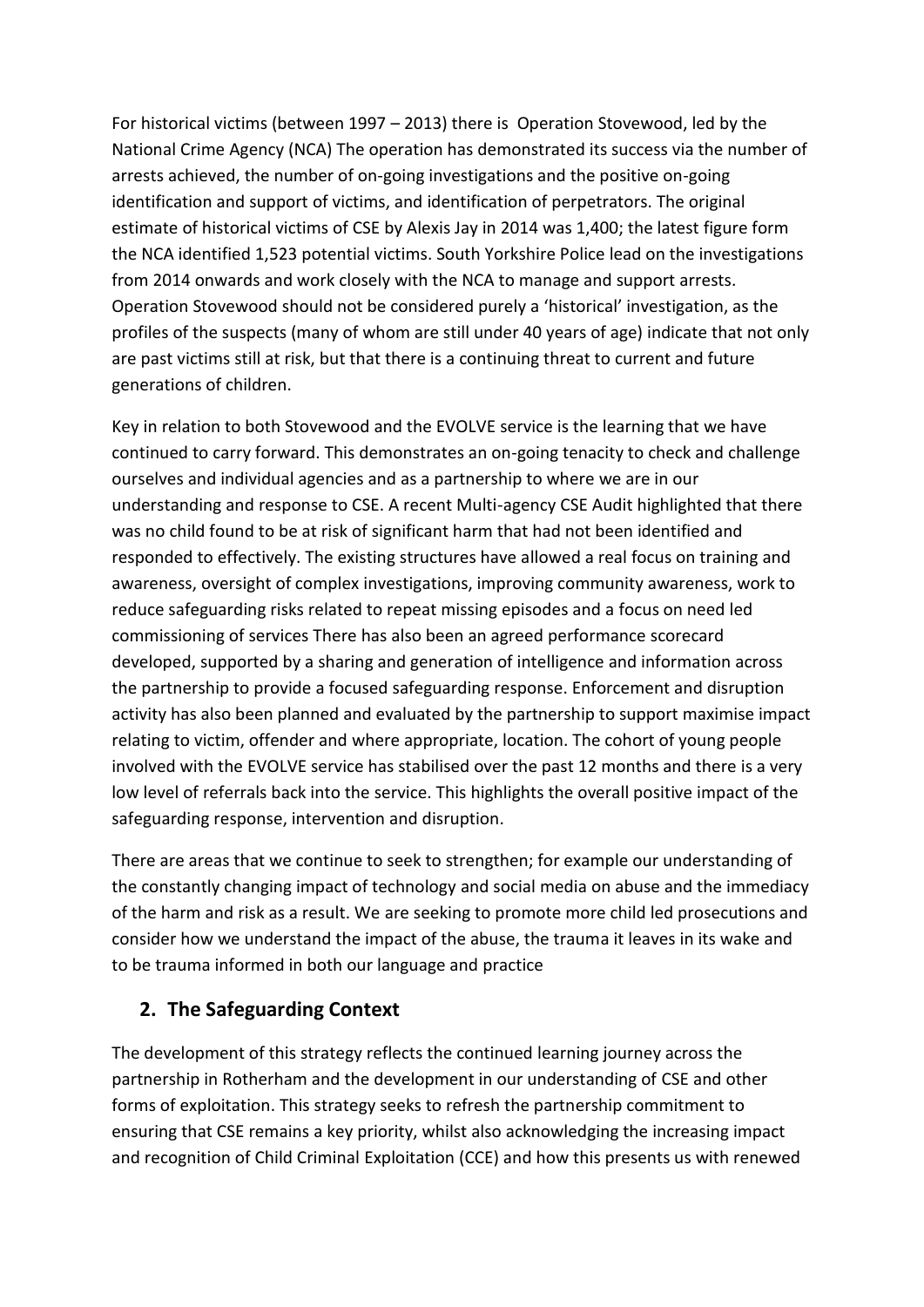challenges around how we work with children and families to tackle the extra-familial risks that children face.

The partnership vision remains **seeing the child first – not the behaviour;** to consider the child within, but also beyond their home environment. This is an important message from Rotherham survivors of historical CSE; that we need to listen to and see the child. The partnership wants to offer an assessment of need and risk; to ensure an offer of support that includes a safety plan within their family and community, where it is safe to do so, in the knowledge that this supports better long term outcomes. This means there is a particular emphasis on pursuing perpetrators, intervening with and supporting families, and building safer communities.

On a National level over the past 5 years there has been an increased awareness and naming of the risks that sit beyond the family, within our communities, both geographical and online. In a world where young people form relationships quickly and are heavily influenced by their peer group, the safeguarding challenges in relation to child exploitation have increased and our understanding of them has developed. This includes CSE, Child Criminal Exploitation (also known as county lines), radicalisation, modern slavery, human trafficking and honour based violence. The risks posed to young people beyond their family are often also referred to as **contextual safeguarding**. This is an approach that '*…recognises that the different relationships that young people form in their neighbourhoods, schools and online can feature violence and abuse.'* (Firmin, 2017) 4

The diagram below highlights the contexts in which our children live and the layers that can support but also be the source of harm and vulnerability.



**<sup>.</sup>** <sup>4</sup> Firmin, C (2017) 'Contextual Safeguarding: an Overview of the Operational, strategic and conceptual [framework'](https://www.contextualsafeguarding.org.uk/assets/documents/Contextual-Safeguarding-Briefing.pdf)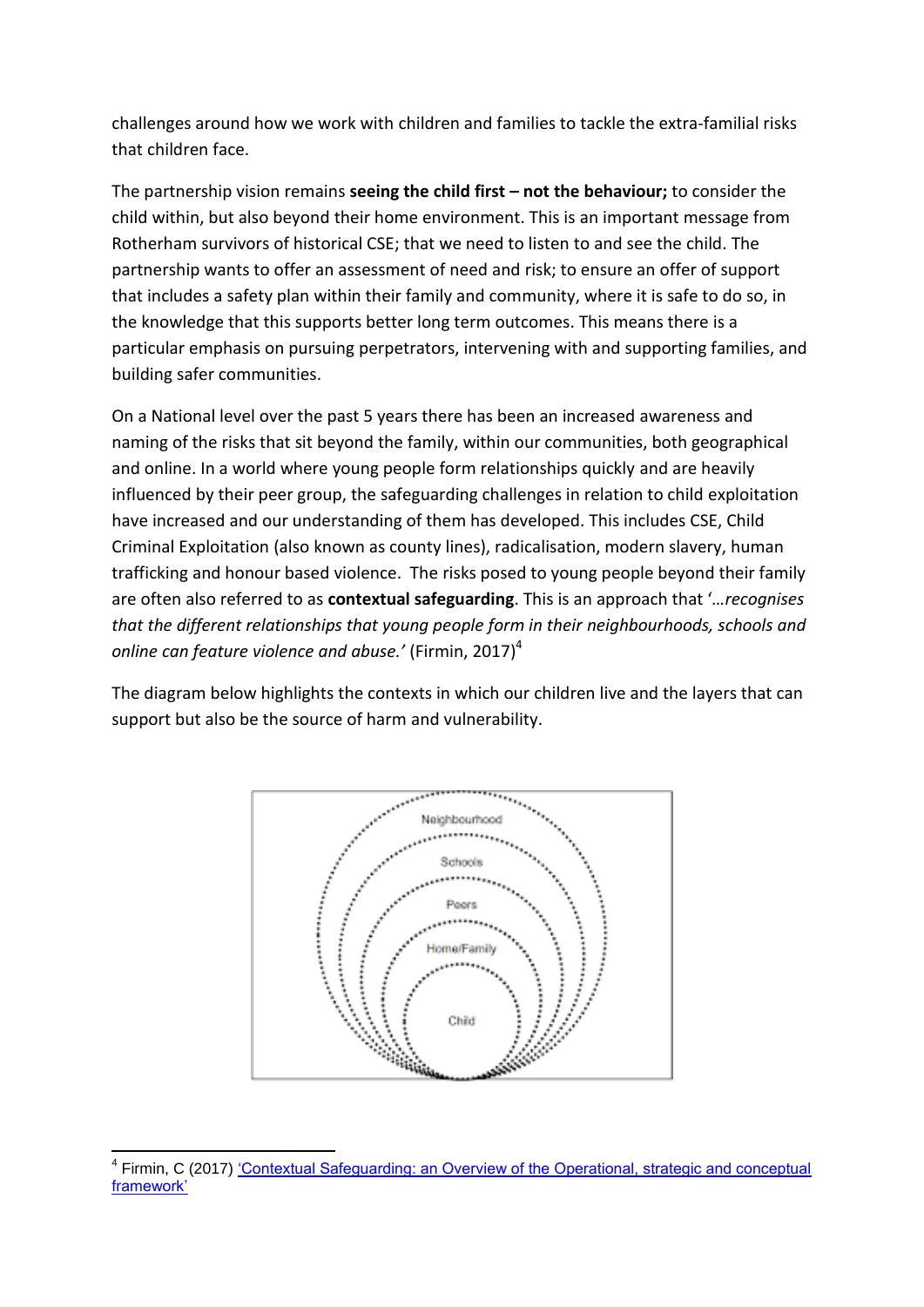(Fig.1 Carlene Firmin (2013:47) Contexts of Adolescent Safety and Vulnerability)<sup>5</sup>

Child Criminal Exploitation (also known as County lines) has grown in public awareness over the past 5 years. There has been a growing recognition in relation to the exploitation of children as young as 11 by organised crime groups/gangs, with children used to transport and deal drugs as their age means they may go under the radar of the police more readily. This exploitative relationship has been developed by a variety of means; for example, befriending, grooming, threats to the child and their families, creating debt and acts of violence. In a similar vein to CSE, young people involved in CCE often struggle to see themselves as exploited, or to be able to seek help and support due to the threat posed and being enmeshed in gang culture/lifestyle. Like CSE, CCE requires a way of working that recognises that significant harm can be extra-familial and be linked to the community, associations and links beyond the boundaries of the area in which they reside.

#### **3. Working together**

The experiences that we have heard from the victims of CSE, the learning from the evolution of the EVOLVE partnership arrangements and Operation Stovewood, has provided the Rotherham Partnership with a learning and development experience not usually encountered by many other partnerships in terms of the scale and enormity of the concerns around CSE. This is the learning that we as a partnership want to apply to Child Criminal Exploitation (CCE).

This strategy seeks to acknowledge the clear links between Child Sexual Exploitation, Child Criminal Exploitation, and exploitation into radicalisation and extremism. In addition, the Strategy will also consider Honour Based Violence and Forced Marriage, and Female Genital Mutilation and the preventative and protective role the wider community can play within these complex safeguarding concerns. The national research and our learning from working with CSE is that that to ensure there is the right safeguarding response we have to not only consider the risks posed by the immediate family, but also the strong and often very influential links to the wider family, community and the role of culture in parenting norms and serious safeguarding issues. The importance of aligning this commitment at a strategic partnership level was also highlighted in a recent Serious Case Review completed by Newham LSCB in August 2018<sup>6</sup>. Following the murder of young male victim of CCE the SCR puts forward a call to all partners to '*Strategically and operationally realign work with young people at risk of CCE with CSE' (*Hill, p.53).

<sup>1</sup> <sup>5</sup> Firmin, C (2013) 'Something Old or Something New: Do Pre-Existing Conceptualisations of Abuse Enable a Sufficient Response to Abuse in Young People's Relationships and Peer Groups?' In M. Melrose and J. Pearce, *Critical Perspectives on Child Sexual Exploitation and Related Trafficking*  (pp.38-51). Hampshire: Palgrave Macmillan.

<sup>6</sup> Hill, N – on behalf of Newham Local Safeguarding Children Board (2018) ['Serious Case Review –](http://www.newhamlscb.org.uk/wp-content/uploads/2018/10/Serious-Case-Review-Chris-.pdf) [Chris. Overview Report –](http://www.newhamlscb.org.uk/wp-content/uploads/2018/10/Serious-Case-Review-Chris-.pdf) August 2018'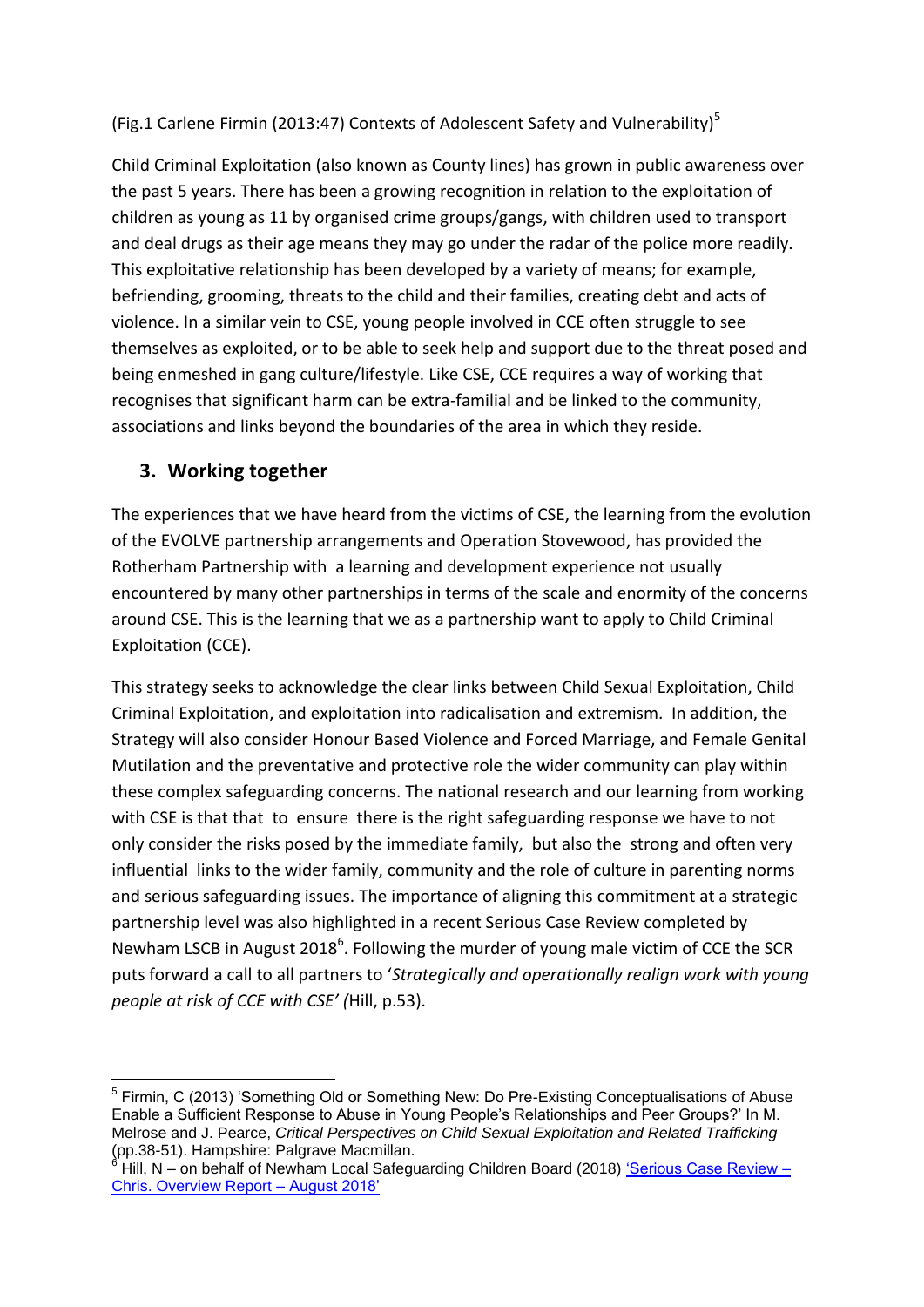This strategy acknowledges that CSE and CCE both rely on a safeguarding approach that recognises the complexity and challenges in managing a risk of harm from outside of the family and that there needs to be a coordinated partnership response, that sees the child first, looks beyond behaviour seen as risk taking or criminal and seeks to consider the spaces and communities in which our young people live; understanding their network, what safety means for them.

**The role of the Safer Rotherham Partnership (SRP) -** A contextual safeguarding approach leads the partnership to consider safeguarding in public spaces; this supports effective earlier identification of risks for groups and individuals and provides opportunities to disrupt and protect where effective intelligence from the police and communication between the Partnerships supports the focus of community safety plans to remain relevant and update to date. The previous CSE strategy and work plan clearly recognised the role of the Safer Rotherham Partnership Board in delivering these key objectives and this is an area of work that continues to be strengthen through its joint working with the CSE LSCB sub group, now reconfigured as the Child Exploitation Delivery Group, work together as a partnership to continue to improve effectiveness.

**The role of Adults and importance of Transitional Safeguarding** - Adolescents form a large proportion of those who are affected by exploitation. We know that contextual risks do not cease when a young person turns 18, and therefore it is key to ensure a role for the Adults Safeguarding Board within this strategy – to implement clear transitional pathways of support for vulnerable young people as they turn 18.

This document seeks to build on the work of the previous strategy in supporting a clear line of accountability in relation to Child Sexual Exploitation, and to build on this by utilising our learning to support an effective broader Child Exploitation strategy that aligns, where appropriate, objectives and activities to maximise the opportunities we have to PREVENT Child Exploitation , PROTECT young people from abuse PURSUE perpetrators of exploration, PROVIDE support and promote the voices of the young people we seek to protect and promote meaningful PARTICIPATION.

#### **4. Key Objectives and Actions**

Rotherham will build on current momentum and work tirelessly to do everything we can, collectively, to:

• Prevent children and young people from child Exploitation through effective leadership, governance and a wider culture embedded within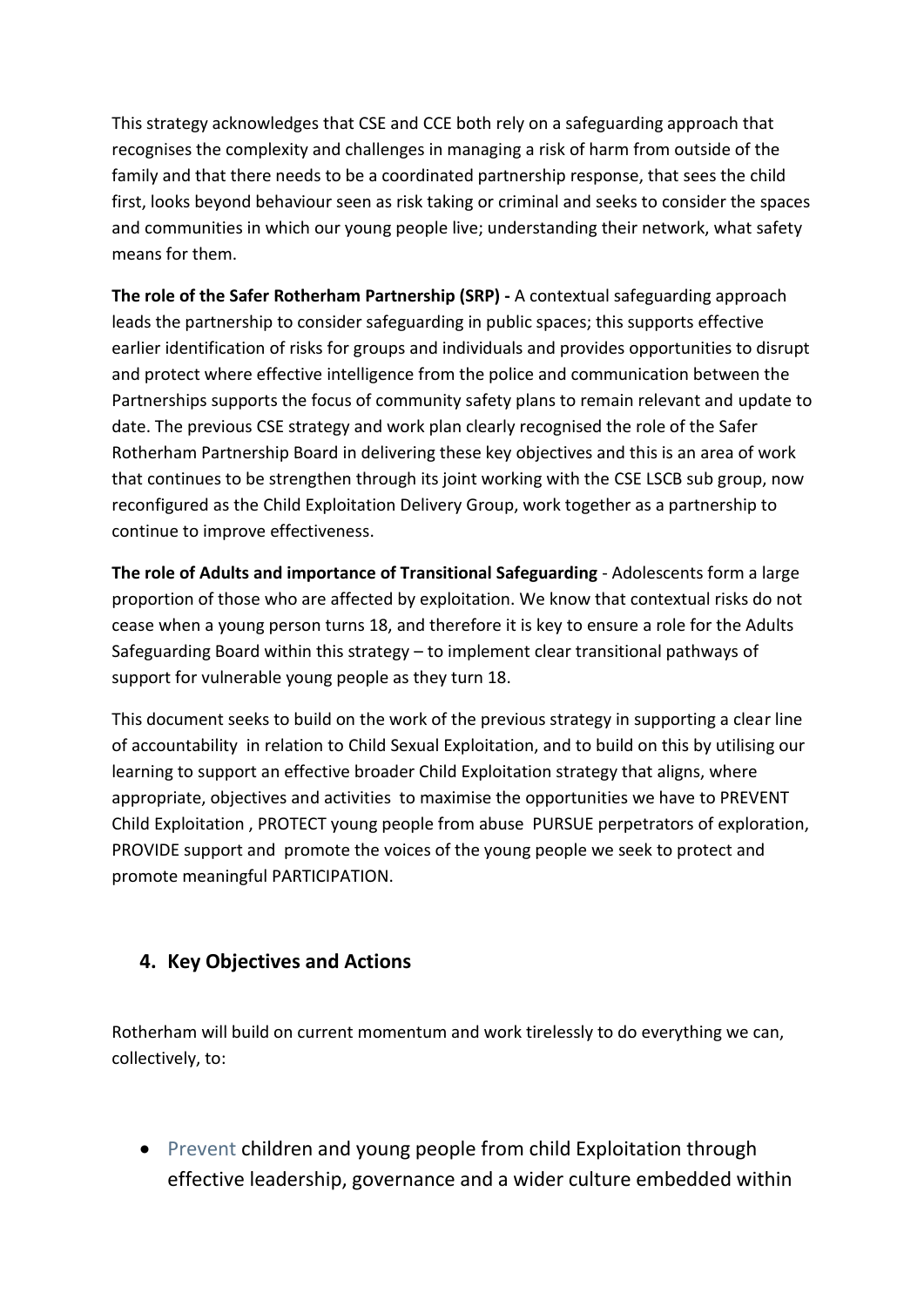organisations and communities that recognises the root causes of CSE, the signs and risk indicators and do all they can to tackle them

- Protect children and young people who are at risk of all forms of Child Exploitation as well as those who are already victims and survivors
- Pursue, relentlessly, perpetrators of child exploitation, leading to prosecutions of those responsible, and ensure there is effective risk management of perpetrators in the community and the region
- Provide support for survivors of Child Exploitation, recognising the importance of trauma informed practice ,ensuring their needs are met
- Ensure the participation of all children and young people, their families and communities and community leaders, in awareness rising. To ensure their voices as well as the voices of survivors are heard and responded to in reviewing and coproducing services.

Annually, the Child Exploitation Delivery Group will revisit and review the work plan which sits beneath the key objectives. This will ensure action to develop and provide a targeted response to emerging themes from practice; including single, multiagency audit and or national learning reviews and research, are used to strengthen practice and outcomes.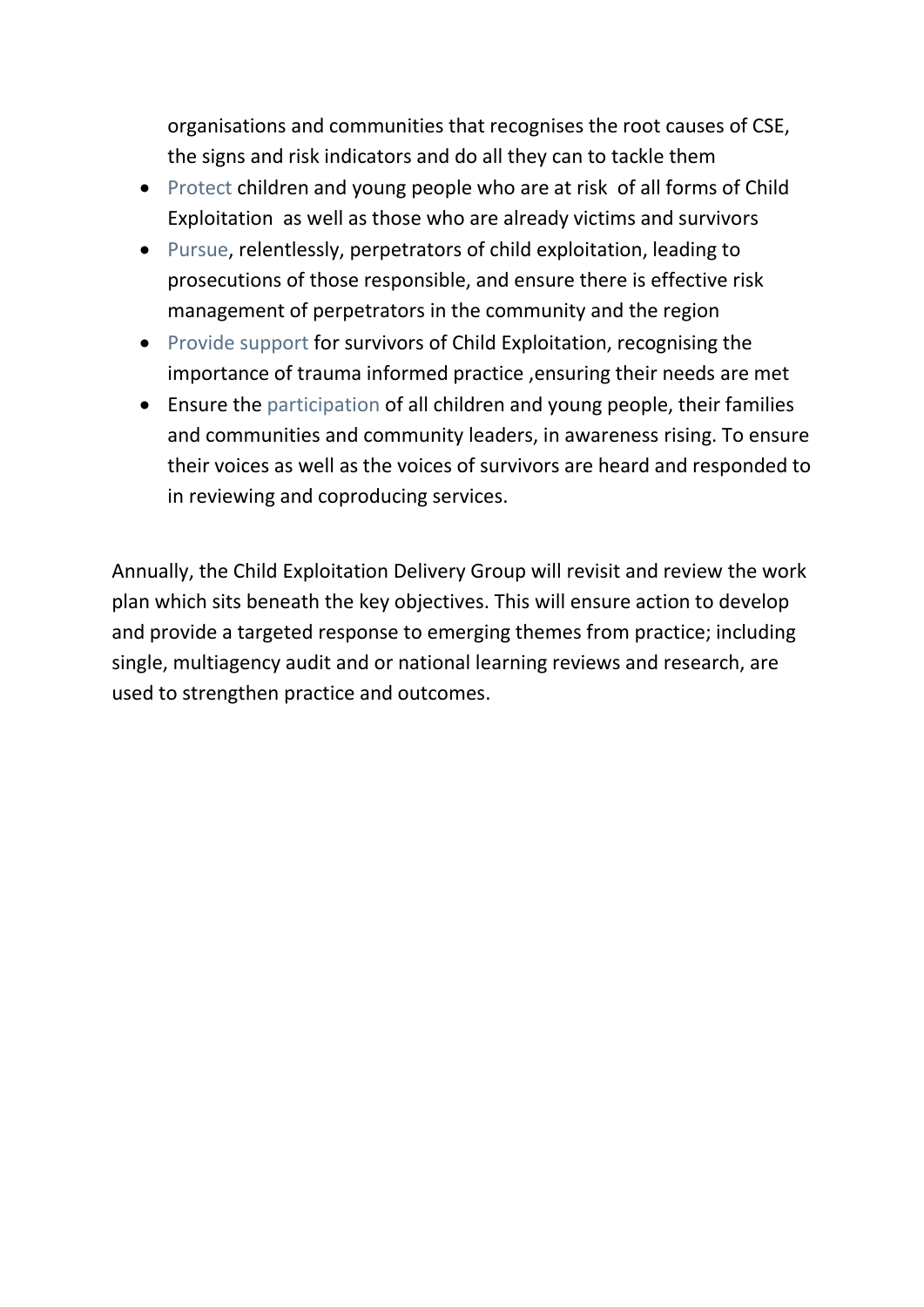The current 2019 - 2020 work plan focuses on the following actions:

### **Objective 1: Safeguarding Vulnerable Children (SRP Priority 1)**

# *Ensure we have in place effective early identification services and intervention embedded within communities to minimise the occurrence and harm linked to CSE and CCE.*

This will be delivered through:

- Embedding Child Exploitation awareness across Rotherham; the Partnership, Workforce, with families, young people, schools and communities. – Rotherham wide awareness campaign around CSE and CCE
- Developing communities to have a challenging and active role 'See Something, Say something' strategy/campaign.
- Promoting the Early Help assessment as a key tool to support the early identification and intervention by universal and targeted services to reduce the likelihood that children will be harmed via Child Exploitation – ongoing learning and development offer around the EHA
- Development of a Child Exploitation competency framework for practitioners across the partnership workforce – ensuring there our workforce is trained to identify and act on early indicators around CSE and CCE and understand their role in the Safeguarding process.
- Ensure we focus on the right interventions at the right time using audit and review to ensure that practice maximises early intervention and prevention – Multiagency audit
- Support workforce and community awareness of cyber links in relation to prevention around CSE, CCE, Radicalisation, FGM and Honour based violence.
- Use partnership data, including intelligence, to ensure there is targeted intervention in communities to disrupt and offer an early intervention strategy around CCE and CSE.

#### **Objective 2: Support to Victims and Survivors**

### *Ensure we review and evaluate the impact of the whole range of services for people affected by Child Exploitation*

This will be delivered through:

- A clear comprehensive Multiagency map of all Services available for those at young people at risk of or experiencing Child Exploitation. – CAMHS Trauma Pathway – PCC Regional CCE project
- Contribution to a level of independent check and challenge around the effectiveness of current services in reducing Child Exploitation in Rotherham – Barnardo's evaluation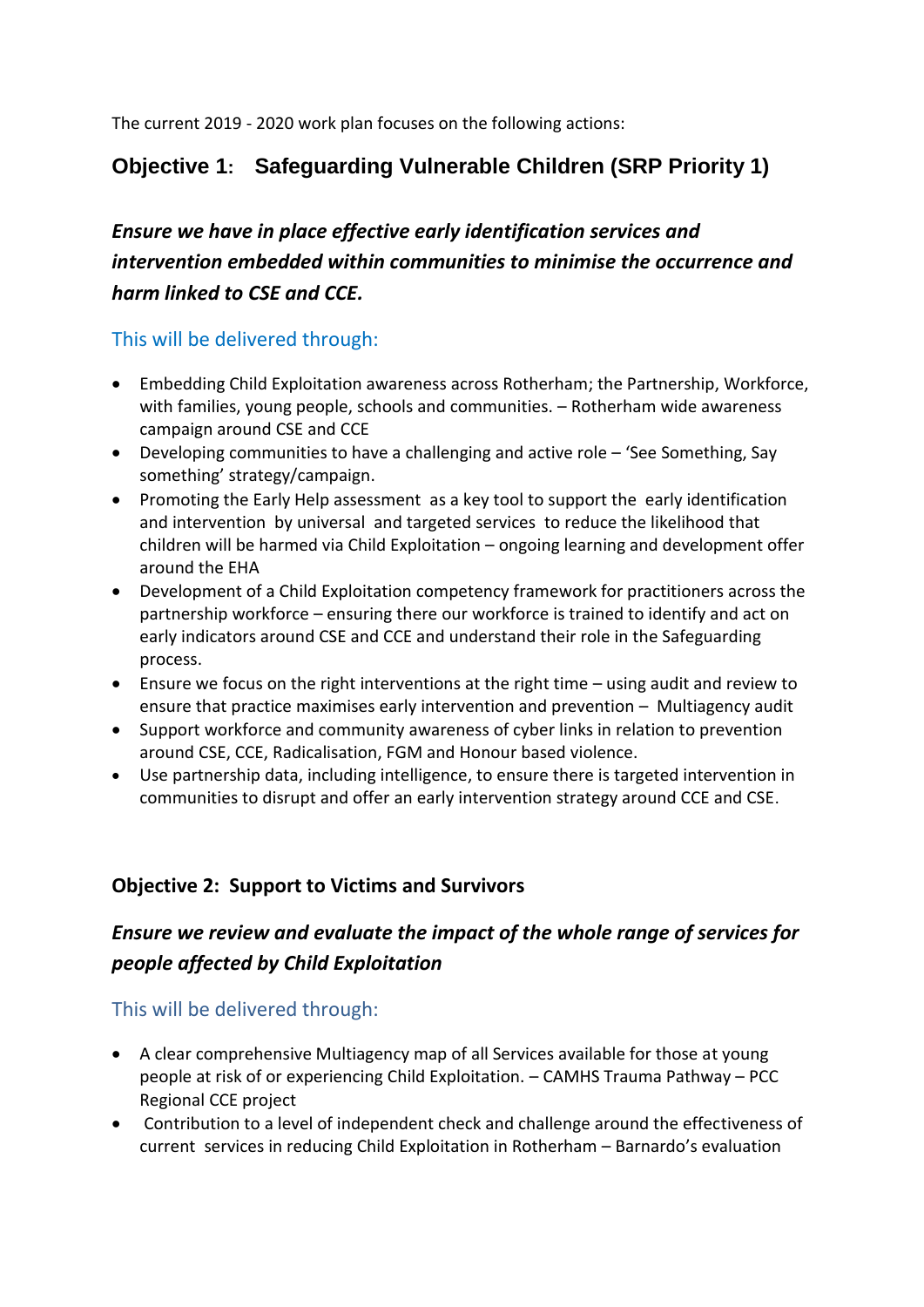and next steps for Trusted relationships – Development of Quality Assurance and oversight of commissioned services

- Ensure service development and the commission of any services is based on an established evidence (intelligence and data set)– including audit outcomes and service user feedback
- A key focus will continue to be around the development of bespoke support for survivors of abuse, recognising the significant long-term impact this trauma can have – CAMHS Trauma Pathway – EVOLVE Service – the role of Early Help Assessment
- Focus on services that strengthen families and their awareness of child Exploitation in recognition that child's outcomes are usually best met within their family network – Rotherham Family Approach across the partnership.

#### **Objective 3: Learning & Development**

# *Assurance that the right learning and development offer is in place around all areas of Child Exploitation across Rotherham as a community and the partnership*

This will be delivered through:

- Development of a Competency framework around Child Exploitation to support consistency across the training offer across the partnership workforce
- Ensuring the Multiagency Training offer reflects developments in practice and research and supports effective identification, assessment and prevention or safeguarding where needed – to include all single agency training leads in a biannual Child Exploitation learning and sharing event to provide a joined up learning offer for all agencies, families, children and communities.
- Effective review of the learning offer and sharing of lessons learned via multiagency audit
- Working with families and practitioners to improve community resources especially around the use of technology and Child Exploitation
- A partnership review of the education offer to all young people around CSE and CCE – to ensure that we support the young people of Rotherham to have the best start in understanding healthy relationships and keeping safe on line.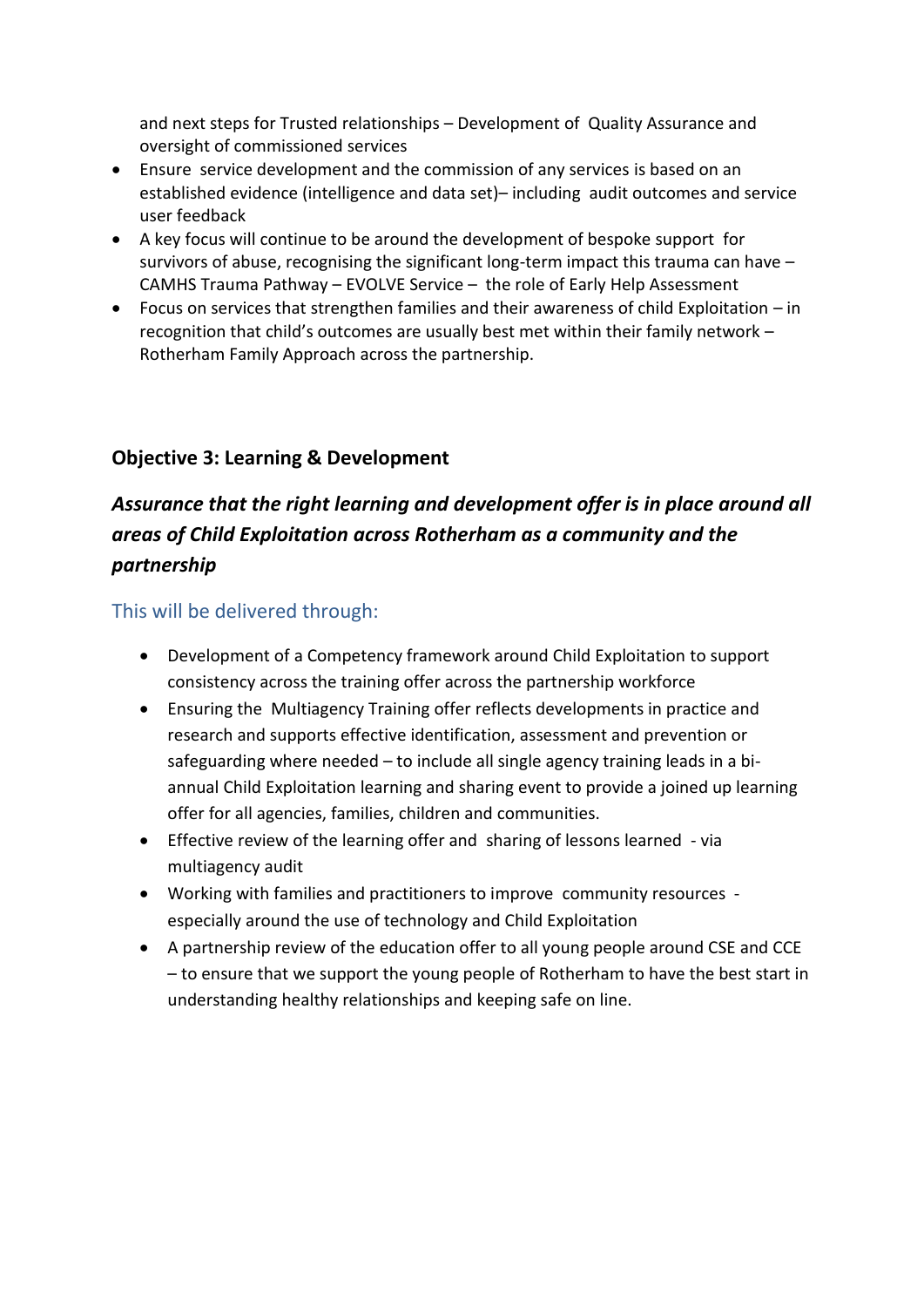#### **Objective 4: Child Protection and Detection of Crime**

*To ensure that the processes and practice in place effectively protect children when Child Exploitation is suspected or confirmed, as well as effective working arrangements to ensure that perpetrators are identified and brought to justice*

#### This will be delivered through:

- South Yorkshire Police's ongoing Child Centred policing.
- Ensuring that we are trauma informed through all of our processes; that we do not victim blame especially around how we talk about risk and young people. – review of the EVOLVE risk assessment
- Evidencing that children who are at risk of, or who are experiencing Child Exploitation receive interventions that reduce risk in a timely way. – The further development of the CSE multiagency scorecard to become the Child Exploitation scorecard – single and Multiagency Audit
- Providing evidence of effective prosecution and disruption activity in relation to Child Exploitation related crime in the borough. – Child Exploitation Scorecard and the Local Policing intelligence
- The on-going collection of service user feedback from children and families, considering the impact of practice on children, young people and their families as well as perpetrators of abuse

#### **Objective 5: Operation Stovewood**

# *Having in place the right strategic and operational arrangements to ensure that investigations around large scale historic abuse in the borough connect effectively to processes for current work with children and survivors*

This will be delivered through:

- The continued review and refinement of processes and pathways so support effective sharing and recording of information about people who pose a risk, known to Operation Stovewood.
- For the Child Exploitation delivery group to continue to lead on ensuring the systematic learning from experiences of Operation Stovewood are embedded into current / future practice.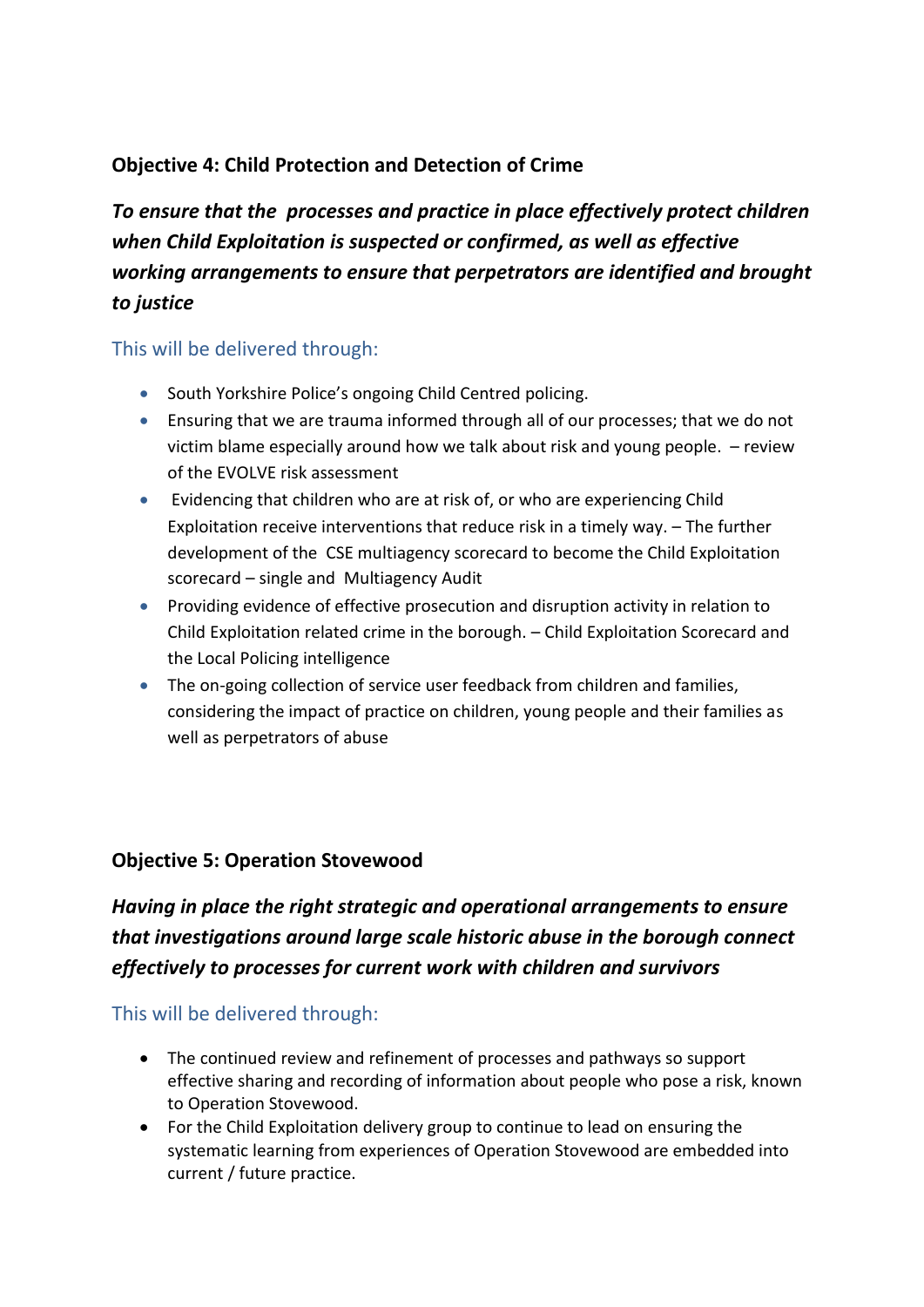Ensure we continued to engage with service users and communities to consider the wider impact of large scale operations and how we can improve practice.

#### **Objective 6: Complex Abuse**

#### *To ensure that where there is concern around complex and/or organised abuse network that this is identified and understood, effectively managed, investigated and resolved*

This will be delivered through:

- Through the provision of effective and visible complex abuse processes that all Multi-agency practitioners understand, and recognise the role they will have in this process
- That the Partnership supports effective learning from any complex abuse process

#### **5. Definitions of Exploitation**

For the purposes of clarity and understanding these are they key definitions as agreed across the partnership in relation to child exploitation.

**Child sexual exploitation**; *'child sexual exploitation is a form of child sexual abuse. It occurs where an individual or group takes advantage of an imbalance of power to coerce, manipulate or deceive a child or young person under the age is 18 into sexual activity (a) in exchange for something the victim needs or wants, and/or (b) for the financial advantage or increased status of the perpetrator or facilitator. The victim may have been sexually exploited even if they sexual activity appears consensual. Child sexual exploitation does not always involve physical contact; it can also occur through the use of technology'* (DfE,  $2017^7$ ).

Child sexual exploitation is a form of sexual abuse; children may believe they are in a loving relationship and do not always realise or understand that they are being abused (NSPCC,  $2019^{8}$ 

**Child criminal exploitation**; *'Child criminal exploitation occurs where an individual or group takes advantage of an imbalance of power to coerce, control, manipulate or deceive a child or young person under the age of 18. The victim may have been criminally exploited even if* 

<sup>1</sup> <sup>7</sup> Department for Education (2017) *['Child sexual exploitation: Definition and a guide for practitioners,](https://assets.publishing.service.gov.uk/government/uploads/system/uploads/attachment_data/file/591903/CSE_Guidance_Core_Document_13.02.2017.pdf)  [local leaders and decision makers working to protect children from child sexual exploitation'.](https://assets.publishing.service.gov.uk/government/uploads/system/uploads/attachment_data/file/591903/CSE_Guidance_Core_Document_13.02.2017.pdf)* <sup>8</sup> NSPCC (2019) ['Child Sexual Exploitation; what is child sexual exploitation?'](https://www.nspcc.org.uk/preventing-abuse/child-abuse-and-neglect/child-sexual-exploitation/)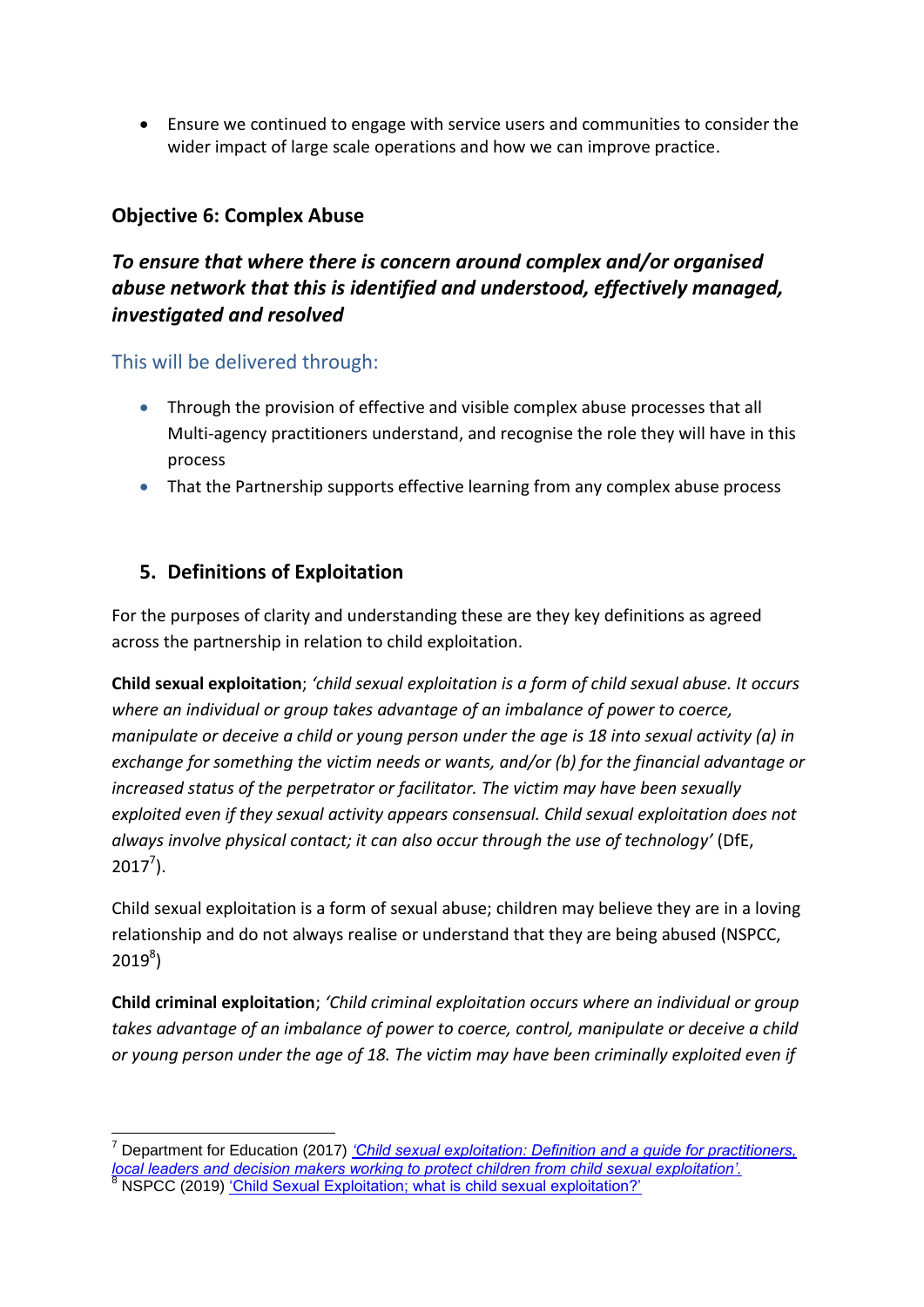*the activity appears consensual. Child Criminal Exploitation does not always involve physical*  contact; it can also occur through the use of technology' (Home Office, 2018<sup>9</sup>).

**Child Trafficking;** child trafficking is defined as the *'recruitment, transportation, transfer, harbouring or receipt'* or a child for the purpose of exploitation (definition from the United Nations Palermo Protocol, ECPAT UK, 2017)<sup>10</sup>. Children can be trafficked for child sexual exploitation, benefit fraud, forced marriage, domestic servitude, and forced labour and criminal activity. Many children are trafficked into the UK however trafficking can take place within the UK (NSPCC, 2019

The **Modern Slavery Act (2015)** categorises offences of slavery, servitude and forced or compulsory labour and human trafficking.

Whilst exploitation of children can take place in isolation (one-on-one or via the internet), the sexual and/or criminal exploitation and trafficking of children can (and often does) also take place in groups and/or gangs. Children may be victim to multiple types of exploitation, and as outlined throughout this strategy, there are clear links between different types of child exploitation – for example, a young person may be a victim of sexual exploitation, and criminal exploitation (see examples outlined below).

**Radicalisation;** refers to Home Office refers to Radicalisation as "*the process of adopting an extremist belief system and willingness to use, support or facilitate violence and fear as a method of affecting change in society*."

The Safeguarding and Radicalisation research report from August 2017 reflects that the *'Radicalisation of children and young people is an area of growing concern within the UK. Yet (as with much other harm dealt with by safeguarding and child protection services) the issue is complicated, not least because individuals who become radicalised do not follow a single pathway'.* The report recognises the similarities with CSE, but reflects that a bespoke response still needs to be in place to ensure effective disruption.

**Forced Marriage and Honour Based Violence;** '*a forced marriage is where one of both people do not (or in cases of people with learning disabilities or reduced capacity, cannot) consent to the marriage as they are pressurised, or abuse is used, to force them to do so. It is recognised in the UK as a form of domestic or child abuse or child abuse and a serious abuse*   $of$  human rights' (Home Office, 2018) $^{11}$ .

**Children who are missing**: Missing is defined as '*anyone whose whereabouts cannot be established whatever the circumstances of disappearance and where the circumstances are out of character, or the context suggests the person may be a subject of crime or at risk of* 

 $\overline{\phantom{a}}$ <sup>9</sup> Home Office (2018) *['Criminal Exploitation of children and vulnerable adults: County Lines guidance'](https://assets.publishing.service.gov.uk/government/uploads/system/uploads/attachment_data/file/741194/HOCountyLinesGuidanceSept2018.pdf)* <sup>10</sup> ECPAT (2017) *['What is child trafficking?'](https://www.ecpat.org.uk/faqs/what-is-child-trafficking)*

<sup>&</sup>lt;sup>11</sup> Home Office (2018) *'Guidance; Forced Marriage. How to protect, advise and support victims of forced marriage – [information and practice guidelines for professionals'](https://www.gov.uk/guidance/forced-marriage)*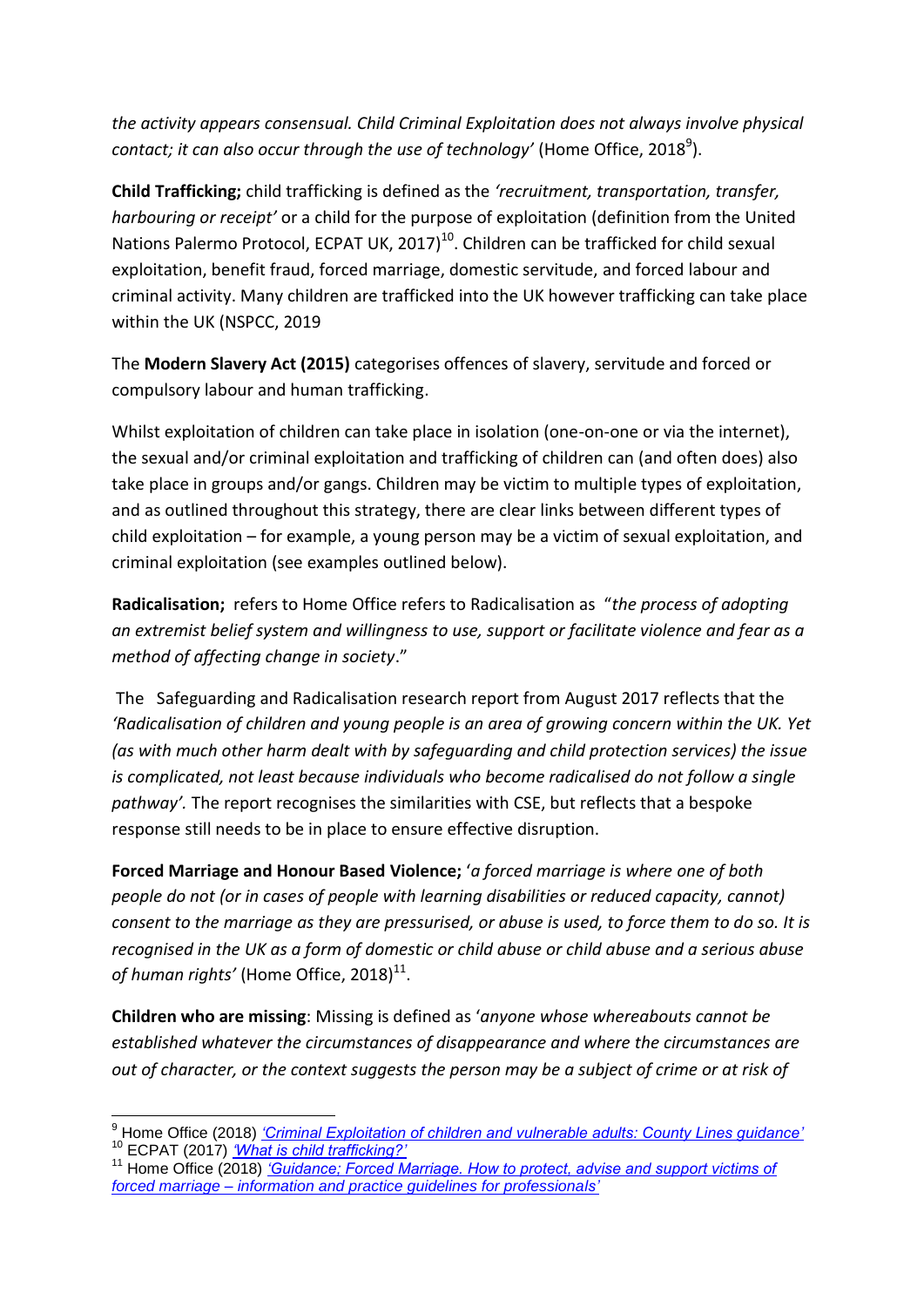*harm to themselves or another'* (RLSCB Tri-X, 2018<sup>12</sup>). Further '*missing children will be categorised as 'absent' if they are not at a place where they are supposed to be and there is no apparent risk'*

There are identified links between **children and young people who go missing from both home and school** (and also children who are outside of mainstream education system – for example, attending pupil referral units) and child exploitation.

**Contextual Safeguarding** Over the past 5 years the University of Bedfordshire have been developing the concept of 'Contextual Safeguarding'. This is defined by the Contextual Safeguarding Network<sup>13</sup> as '*Young peoples' experiences of significant harm from beyond the family'* and highlights that a '*different safeguarding response is needed'.* This is noted to require the '*involvement of engaging with individuals and organisations that have influence around those contexts – community and public spaces, responses to crime and those who make the safeguarding decisions<sup>14</sup>'.*

#### **6. Governance**

The response to CSE has highlighted a clear need to ensure that there is not just a response from within the local Multi-Agency Arrangements for Safeguarding Children, but that there is a coordinated strategic response and oversight in relation to the role of early identification, prevention and disruption linked to victims, offenders and locations. These are key areas which are of interest to and within the priorities of both the Safer Rotherham Partnership and the Health and Well-being Board. There is also recognition relating to the added vulnerability of transition, from school to work, from childhood to adulthood and a clear acknowledgement that the risks from and impact of exploitation do not change or stop when a child becomes 18yrs of age and therefore, the Safeguarding Adults Board is also a key stakeholder delivering this strategy.

**<sup>.</sup>** 12 Rotherham Local Safeguarding Children Board Procedures ['2.3.1 Safeguarding Children and](http://rotherhamscb.proceduresonline.com/chapters/p_sg_ch_missing.html)  Young People who are [Missing from Home and Care'](http://rotherhamscb.proceduresonline.com/chapters/p_sg_ch_missing.html)

<sup>13</sup> https://www.contextualsafeguarding.org.uk/

<sup>&</sup>lt;sup>14</sup> Firmin, C (2017) 'Contextual Safeguarding: an Overview of the Operational, strategic and [conceptual framework'](https://www.contextualsafeguarding.org.uk/assets/documents/Contextual-Safeguarding-Briefing.pdf)